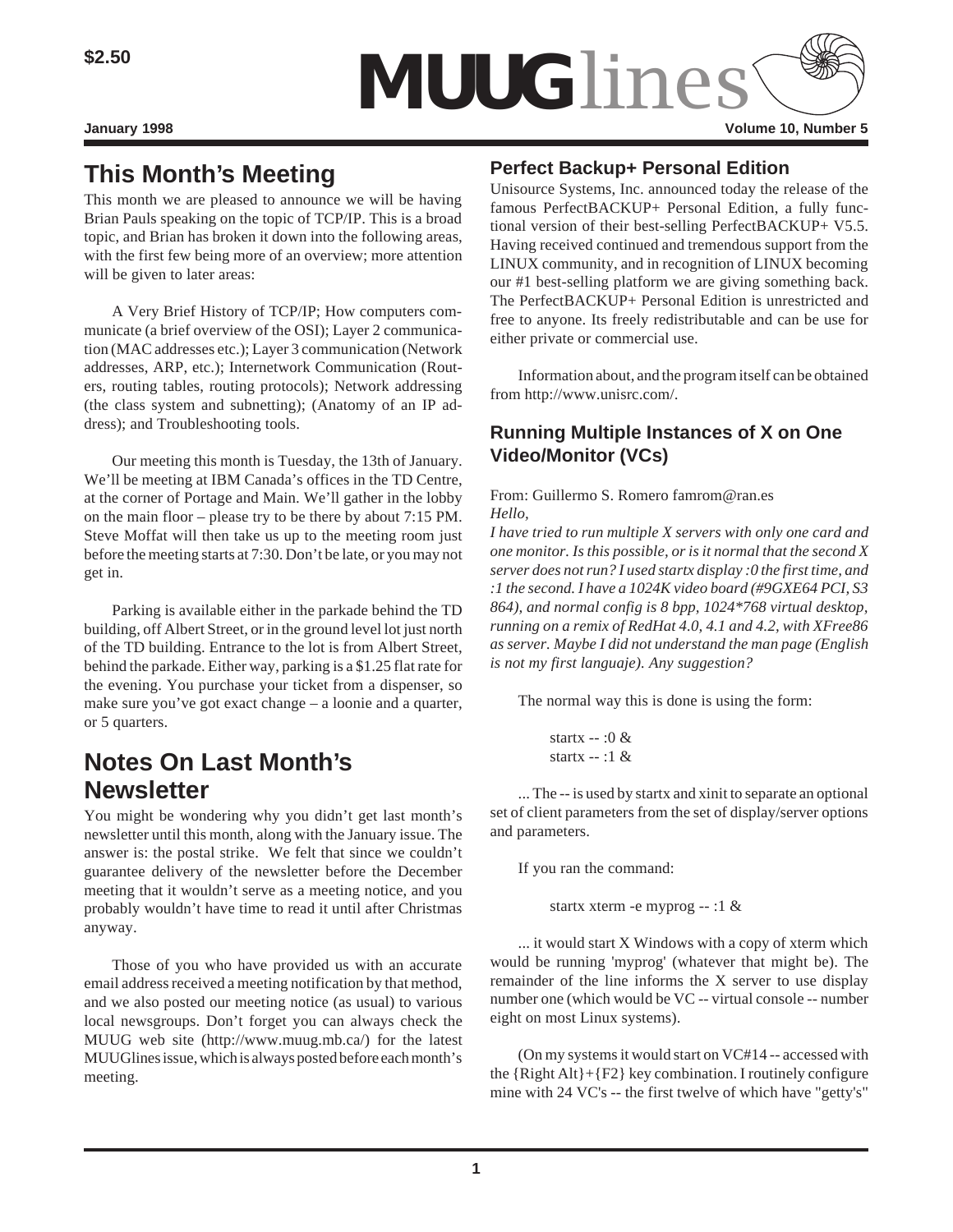### **Volume10, Number 5 January 1998**

(login prompts) and the next eleven of which are available for X (xdm's or otherwise), using 'open' commands, or for dumping status output from a process (like 'make' or 'tail -f').

Read the man pages for startx and xinit one more time. I'm pretty sure that the man pages have all been translated into Spanish -- so you might want to hunt those down.

### *Thanks!!!*

Read the man pages for startx and xinit one more time.

### *Sure, and with a dictonary. ;]*

I'm pretty sure that the man pages have all been translated into Spanish - so you might want to hunt those down.

Try: man-pages-es-0.2-1.src.rpm: ftp://ftp.redhat.com/pub/contrib/ SRPMS/man-pages-es-0.2-1.src.rpm

*The Spanish Howto is small, too global, sure it does not cover that. And I still have problems with my ntilde chars and acents, Spanish is not supported a lot (Linux or another OS, always late and bad)... The system explained in that howto does not work (but thats another question, whose solution maybe... magic? real support?). GSR*

I'm afraid I'm completely ignorant of internationalization issues with Linux. I do know that there is quite a bit of work done on Linux boxes in Japan, Germany, Italy and, naturally enough, Finland (where Linus comes from).

As bad as it seems -- Linux' support for other languages is probably the best in the world. Unfortunately I don't have the skill or resources to point you to the support and resources you need.

Since your English is clearly adequate to discuss these issues with me - - you might consider contributing some of your time to a translation effort (get the LIGS, NAG, and SAG portions of the Linux Documentation project translated, and "beef up" (improve) the Spanish-HOWTO.

I highly recommend that you find or start a Linux user's group in your area. This is the best way to help yourself and to improve the situation for all of your compatriots.

## **VC Madness**

From: frees@technologist.com *I have an application that uses its own .cshrc and .bashrc to fire up and this is done by using its own login account. Now what I would really like is for this to say select VC8 to run on and then have my normal X on VC7 as usual. Can this be done? and if so how? --Phil*

open -c 8 -- su - \$PSEUDOUSER

... where PSEUDOUSER is the pseudo users whose .\*shrc you want to run. Naturally you can convert the .\*shrc into a normal shell script and do whatever you like with it. You have to run this as root -- (so 'su' doesn't prompt for a password) though there are ways to get around that 'runas' is available at the sunsite.unc.edu archive site and its mirrors). If launch this from another UID you'll need to ensure that this users (the launching user, not necessarily the psuedo-user) has write access to /dev/ tty8 (group +w should be sufficient).

If you want to have the console visually switch to this application's VC you can just add the -s switch like so:

open -c 8 -s -- ....

... where the "--" marks the end of 'open's' arguments so that the command that follows it can unambigously get its own arguments.

Without the -c switch the 'open' command will select the next available VC. Any subsequent 'startx' commands or other 'open' commands would then pick later ones (unless the others were freed back up).

You can have two or more copies of X running on different VC's as well. For example the command:

startx -- :1

... will create a second X session on the localhost:1 display (the first one is addressed as localhost:0 or simply :0). These X sessions can be run under different UID's and have completely different client configurations (colors, window managers, etc). There is also an 'Xnest' command that works similarly - - allowing one X session to run "within" (as through a window on) one of your existing X sessions.

You can also set the terminal settings and colors using normal redirection of the form:

stty erase ^? > /dev/tty8

... and:

setterm -background blue -foreground yellow -bold on -store \ > /dev/ tty8

This last command would set and store a new set of default screen colors for the VC. The setterm command can also be used to control the Linux VC screen blanker's timeout (a value of 0 means "never blank").

Naturally you may want to read the man pages for all of these.

If you want to ensure that a given process will \*always\* be running (and will automatically be respawned when it dies) you can add it to your /etc/inittab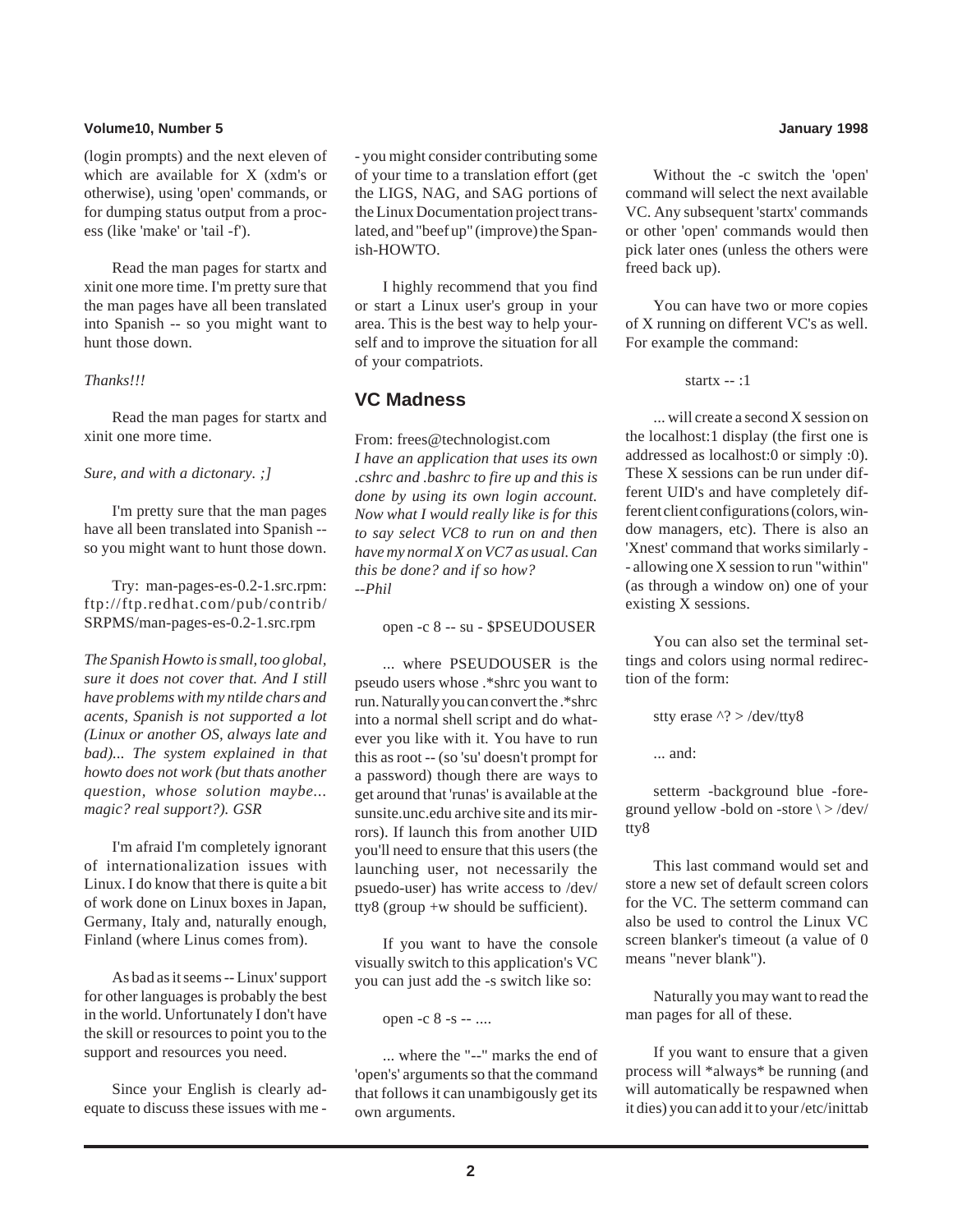-- so that the init process will watch over it. This is how new 'getty' processes are spawned on your first six (or so) VC's when you boot and are respawned when you logout. Likewise if you use 'xdm' to keep a graphical (X based) login prompt on one or more of your VC's.

As you can see, its possible to do quite a bit with Linux VC's. I run 12 VC's with getty (as login consoles), have one 'xdm', one devoted to syslog, and ten more available for other purposes (such as 'startx' and 'open' commands and to to use for 'tail -f' commands when need to monitor the end of a status or log file -- from a 'make' or whatever.

The second set of 12 VC's is accessed with the \*right\* {Alt} key. (In case you'd never noticed, the default keyboard settings of Linux only allow you to use the \*left\* {Alt} key for switching VC's). I set syslog to use VC number 24 with an entry in the /etc/ syslog.conf file that reads:

\*.\* /dev/tty24

This puts a copy of \*every\* syslog message on to that VC -- which is what I switch to for a quick glance and try to switch to when I leave any of my systems unattended. (That way when one does lock -- as rare as that is -- I have some idea of what the last throes of the system were).

I set that to bright red on black with the following command in my rc.local file:

setterm -foreground red -bold on store > /dev/tty24

(I also do the same to /dev/tty12 which I customarily use only for root login's).

> Hope all of that helps. -- Jim

### **Linux and OSPF**

From: Jose Manuel Cordova-Villanueva jcordova@amoxcalli.leon.uia.mx *Dear Sr.*

*Recently I had my first contact with the Linux G. and is a big source of information, can you inform me if there are a program that can talk ospf because our ISP, is changing from RIP to OSPF and we have a linux box in one of our links, for our cisco no problem but for our Linux box?*

The software you want is called 'gated' (for "gateway daemon"). This is a Unix multi-protocol router package for Linux which includes support for OSPF and other routing protocols (BGP4, IGRP, etc).

> Hope that helps. -- Jim

### **Security Problems with pop3 of Linux 2.1.29**

From: Sam Hillman hillman@easyway.net *Well I hope I'm posting to the right person. I have two questions, which I hope you can answer. 1. How do I setup my linux machine as a POP3 server? I can't find any FAQs or Howtos.*

Usually you don't have to do anything extra to allow access to POP services. Most Linux distributions include a pop server pre-installed and appearing in the /etc/inetd.conf and /etc/services files.

A quick test is to login to the system in question and type the command:

telnet localhost pop-3

... it should respond with something like:

+OK your.hostname .... (some copyright info)

... and you can type QUIT to get out of that.

If that doesn't work you'll want to make sure that the appropriate lines appear in your /etc/services and /etc/ inetd.conf files like so:

/etc/services: pop-3 110/tcp # PostOffice V.3 pop 110/tcp # PostOffice V.3

/etc/inetd.conf: pop-3 stream tcp nowait root / usr/sbin/tcpd ipop3d

If they appear commented out - remove the leading hash sign(s) (or paste these samples in) and restart your inetd with a command like:

kill -HUP `cat /var/run/inetd.pid`

*2. When I log on to my ISP, I download my mail and it gets dumped to the sendmail, this creates a situation where the mail is bounced back and forth until it passes the hop limit and is dumped as an error message in the postmaster box, and a nasty letter is send to the originator from MAILER-DEMON...*

*I think this maybe because I'm running a local area network between my two machines, the IP address of the local net is 162.blah.blah... But I also have the IP address the ISP gave me in the host file. If the ISP's IP address is the problem can I remove it from the host file, and just get a duynamic IP when I connect? Thanks in advance!*

This is a bigger problem. First the 162.\*.\*.\* is probably not what you want to use for you disconnected LAN. There is an RFC 1918 (originally RFC 1597) which describes and reserves a set of addresses for "non-Internet" use. These are guaranteed not to collide with any valid (routable) hosts on the 'net. Here's the list of those addresses: